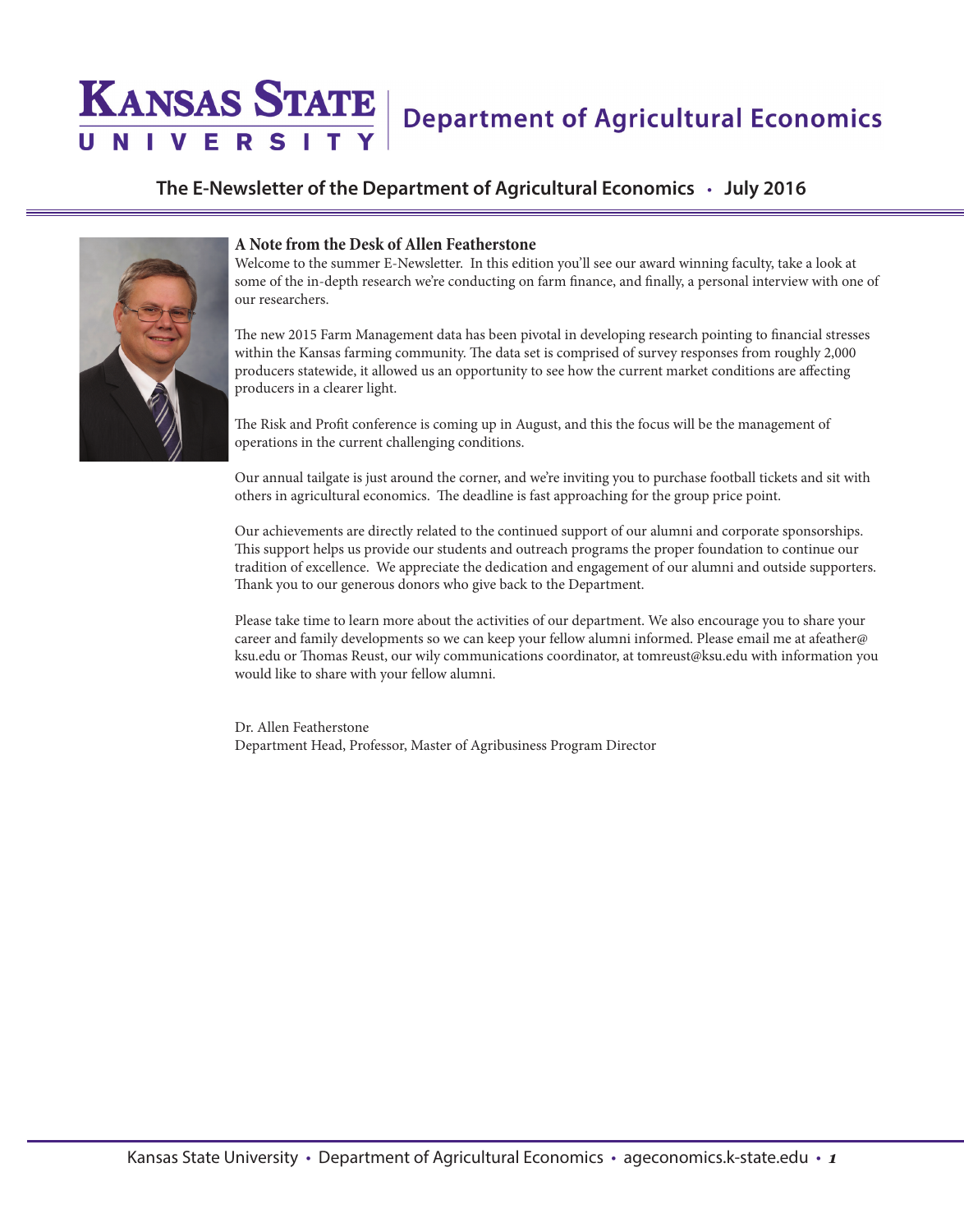# **WAEA Award**

For the second year in a row, a professor from the Kansas State University department of agricultural economics received an international award for teaching. Dr. Aleksan Shanoyan received the "Undergraduate Teaching Award with ten or less years of experience" from the Western Agricultural Economics Association, or WAEA.

The award recognizes outstanding teaching within a strict set of guidelines. The criteria for the award include student engagement, mastery of subject matter, creativity and innovation, learning evaluations and peer review, and the amount of impact on the entire departmental teaching program.

The head of the Department of Agricultural Economics, Dr. Allen Featherstone, says, "Dr. Shanoyan continues the tradition of excellence in our undergraduate instruction here within the department."

Shanoyan is an expert in agribusiness management and agricultural-food supply chain economics. He has extensive experience with developing economies, biofuel production, dairy, meat and international food chain industries. He teaches courses in agribusiness management at the undergraduate and graduate levels.

The WAEA organization promotes agricultural economics and human welfare solutions, and houses over 600 professional economists, government officials, agribusiness executives and nongovernmental organization members.

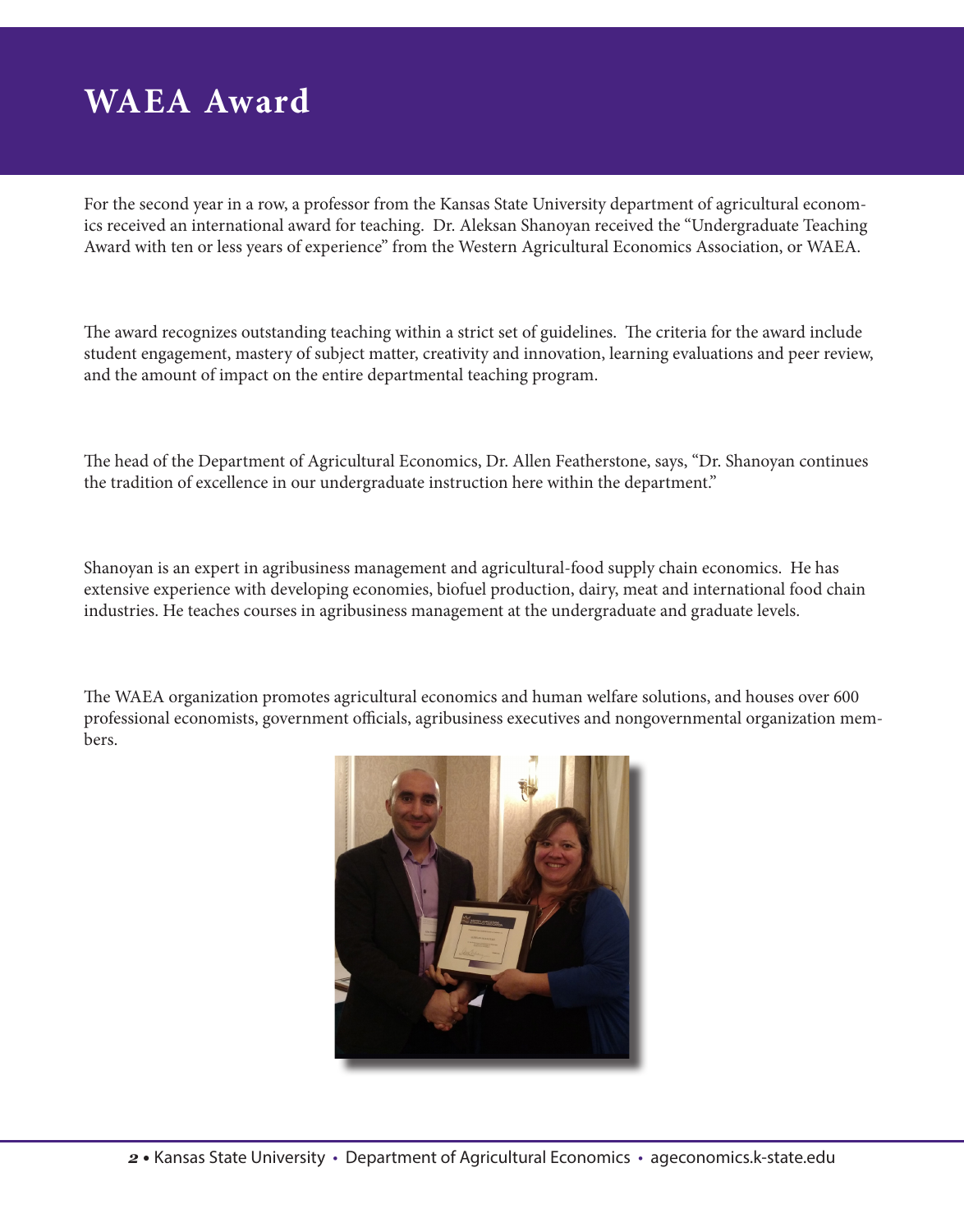## **New Report Points to Challenging Conditions**

According to the recently released Kansas Farm Management Association (KFMA) 2016 net farm income report, the average 2015 net income for Kansas farms was \$4,568. That is a 95% decrease in income levels when compared to the 2014 fiscal year. Producers are also facing the first net worth loss on Kansas farms since 2002 as net worth fell by an average of 2.4% across the state. Tightening cash position for farms is a direct result of lower commodity prices and decreased profitability across both crop and livestock operations.

As an example, Northeast KFMA economist Clay Simons says some of the livestock operations within his region were hit hard by the recent downturn "everything they gained in 2014, if they weren't hedged up, they gave it all back and then some in 2015."

KFMA Executive Director and Kansas State University department of agricultural economics professor, Kevin Herbel, says the current agricultural environment means efficient operations will be key as producers move forward, "During the tougher financial times, it becomes very important for farmers to make decisions based on careful planning, good communication and a quality set of records."

Herbel stressed that clear communication with everyone involved in the farm production, including agricultural lenders, will make it easier to get in front of any problems the operation may face. Farmers are also in a better financial state in general due to the recent high profitability in agricultural markets in previous years. This provides a greater buffer during this downturn than was seen in the 1980s.

The KFMA annual net farm income report is generated from over 2,000 farms broken down region by region within the state of Kansas. The data from the report can be found on www.AgManager.info. The site features tools and current research on livestock and crop production from the Kansas State University department of agricultural economics. The department of agricultural economics is offering a Risk and Profit conference on August 18th through the 19th to offer producers insight into the current research and management techniques to help producers mitigate losses during the current fiscal downturn. Visit www.AgManager.info/events for more information about the conference.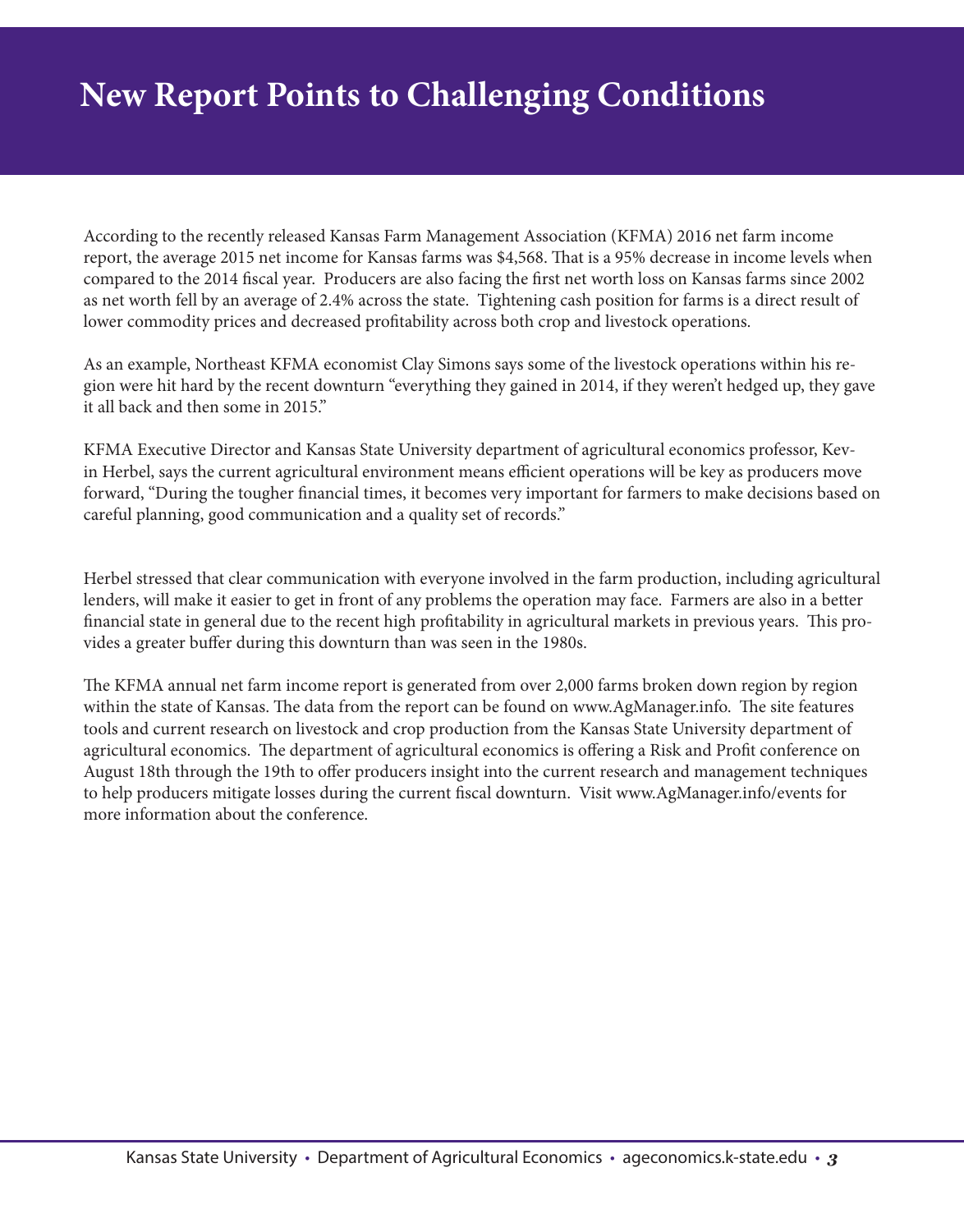### 2016 Risk and Profit Conference

Agricultural economists will conduct a comprehensive seminar for Kansas producers, lenders, crop insurance agents, agribusinesses, county extension agents, and faculty from surrounding institutions August 18–19 at the K-State Alumni Center. The focus of the 21st annual 2016 Risk and Profit Conference will be navigating in a struggling farm economy.

The two days will be jam-packed with breakout sessions and talks from many keynote speakers. There are seven breakout sessions throughout the conference and 20 topics led by agricultural economics faculty and graduate students.

William Tierney Jr., chief economist for AgResource Company a domestic and international agricultural advisory/research firm, will give a talk on the "Long-term View on the Current Price Situation." Tierney, a former K-State agricultural economics professor, has more than 35 years of experience as an agricultural economist. He has also worked for the USDA, Cargill, Doane Advisory Services, an international agribusiness consulting firm, a national brokerage firm, and served as a senior agricultural advisor for the U.S. government.

Lee ('72 agronomy) and Margaret Scheufler will lead the general session, "A Conversation with a Kansas Producer." They currently live on a no-till farm near Sterling, Kansas, where they grow nonirrigated crops in a five-year rotation.

John Floros, dean of the College of Agriculture and director of K-State Research and Extension, will address "Agriculture at K-State: Driving the State and the University Forward." Floros has led the development of the College of Agriculture strategic plan for Vision 2025 and has led the college to record undergraduate and graduate enrollments.

Allen Featherstone, agricultural economics department head, and Mykel Taylor, assistant professor, will be discussing the Farm Financial Situation. Featherstone is recognized as a leading scholar in agricultural finance and has more than 120 articles published. Taylor focuses primarily on crop marketing and farm management. Some of her current research areas include measuring the basis risk for commodity grains, implications of certain labels on the meat demand, and Kansas land values.

For more information on the 2016 Risk and Profit Conference please visit AgManager.info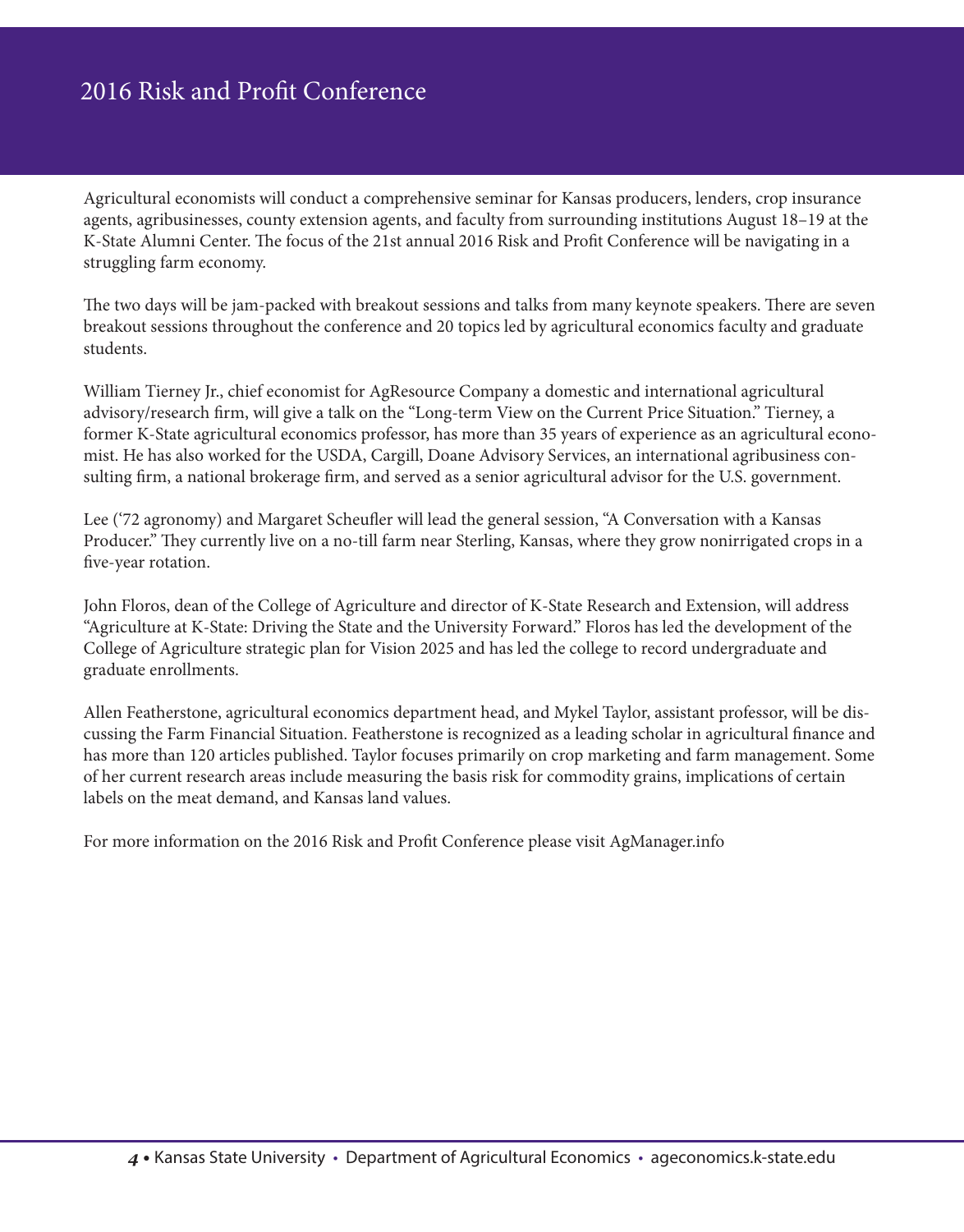### There and Back Again... Featuring Dr. Mykel Taylor

Growing up as a rancher's daughter in Montana, Dr. Mykel Taylor never imagined she would have a degree in agriculture, let alone a Ph.D.

"I was going to be a high school science teacher and a girls' basketball coach, that's what I wanted to do," said Taylor. "When I thought of a degree in agriculture, I just assumed that meant you were going to be a farmer or a rancher."

After an inspiring international experience, Taylor realized that there was a completely different side to agriculture involving science,

Taylor says she was an animal science student at Montana State University and eventually switched into ag business.,"I loved the whole Econ thing, it was about people. It wasn't about math or money. I find explaining why people do what they do, pretty darn fascinating."

After a couple of internships and receiving funding, Taylor was on her way to Kansas where she worked as an extension assistant. It was here that Taylor really discovered the power of extension. She knew she wanted to be an extension economist, which required a Ph.D., so off to North Carolina she went.

"That was four years of hell in graduate school, but it was worth it because I knew I wanted to do extension," said Taylor."I just thought it was so cool that we would work on questions or issues, go out into a meeting and you would be talking to people and they actually cared. They would engage and ask you questions and they would call you on your stuff. It was a hard job but it was very satisfying to be impactful in people's lives."

Upon graduating, Taylor took an extension position at Washington State University. However, Kansas still held a special place in her heart and the Taylor family moved back to Kansas where they've lived for the past five years.

"I think it was just one of those things, I call it my apprenticeship in extension at K-State, and it was very influential. To get to come back here, and do it was so cool," said

The majority of the Taylor's extension work Taylor involves land and leasing, understanding and tracking the land market and then helping people with those issues. Kansas land values and the cost of leasing is a hot topic when discussing the current farm crisis.

"When I got here, we were in the middle of these good years, with a lot of money floating around and it was a question of how much could you pay to rent ground and were you paying enough. That was what we were talking about in 2012 and 2013," said Taylor. Commodity prices started to drop in 2014 and stayed low throughout 2015, with that drop, came the decrease in profit margins.

"One of the big outputs that I put out is an estimate of what somebody could afford to pay if they were renting, and it is based on a budget. That budget has both revenue and cost, and all of a sudden we went from having this huge profit margin to having a very tiny profit margin," said Taylor. "I was looking at numbers that were half or a third of what those other numbers were." The question was, could people keep renting with land prices being as competitive as they are? The small profit margins and

high land prices are what pushed Taylor to really look at the issue.

"I got a phone call from a land owner who was upset with his tenant, because the tenant charged him to haul his grain and I think we will see more of that, this is people's livelihood," Taylor said. "If I can do anything to help them make the best decisions, my job is not to help people keep farming, my job is to help people make the best decisions that they can…The challenge that comes with helping people make decisions, is not knowing everyone's situation and remembering that the decision is ultimately up the farmer and the other people involved in running their business. I think it is recognizing that there are limits to what economic analysis can do."

A small part of Taylor's extension work includes the Women in Agriculture program facilitated by the department. Women in Ag is designed to deliver information and training on a variety of topics specifically for farm women.

"If I get asked to do a Women in Ag event, I hardly ever say no if I can make it," said Taylor. "It's so much fun because we have some great conversations, occasionally we get off topic, but there's always great stories and ideas. The learning dynamic is different and I enjoy it very much. There is the element of personal relations, what I call soft skills, that is part of my extension program and I think it's made more interesting. I am interested and passionate about it and I think that has definitely helped me."